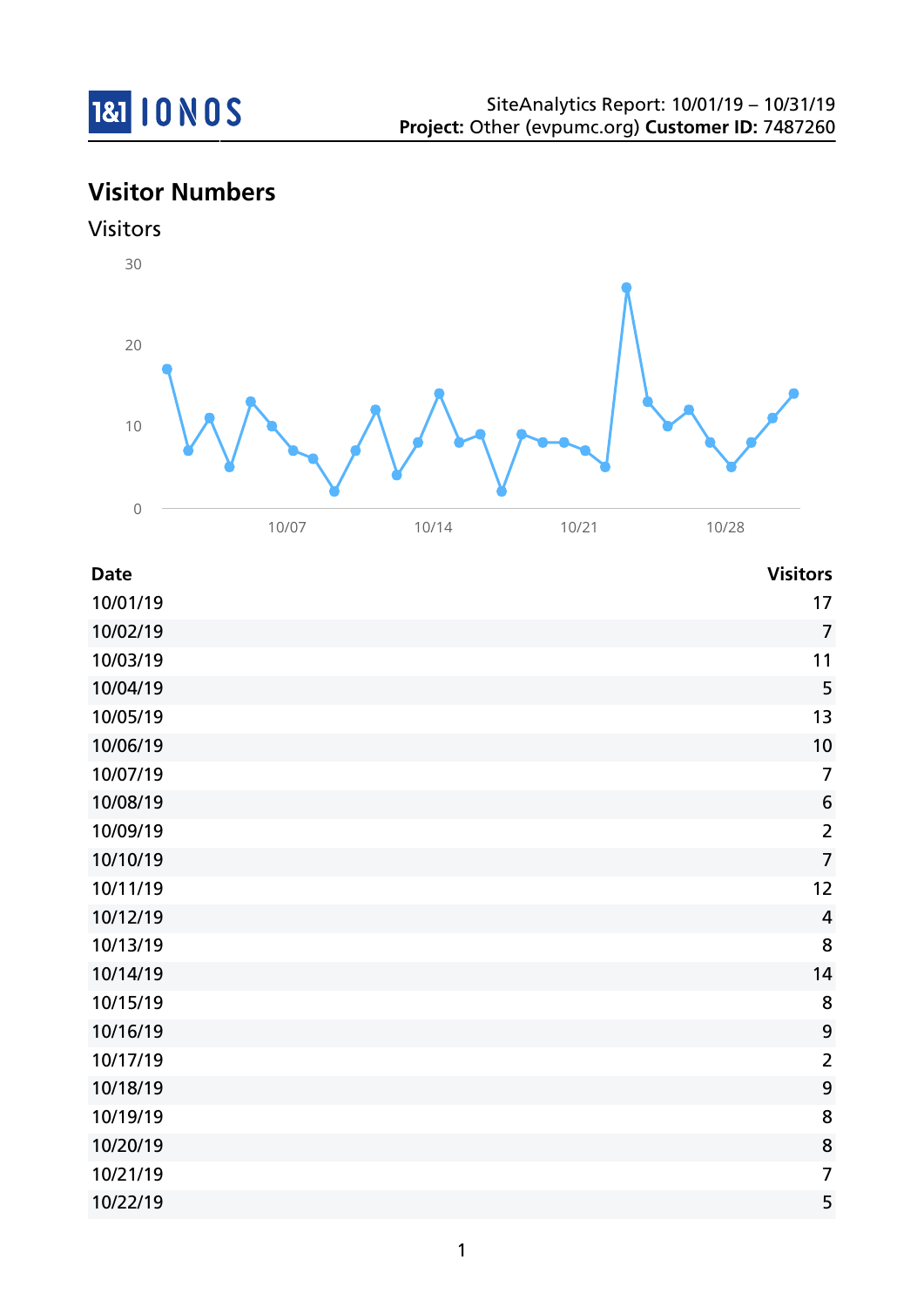

| <b>Date</b>  | <b>Visitors</b> |
|--------------|-----------------|
| 10/23/19     | 27              |
| 10/24/19     | 13              |
| 10/25/19     | 10              |
| 10/26/19     | 12              |
| 10/27/19     | 8               |
| 10/28/19     | 5               |
| 10/29/19     | 8               |
| 10/30/19     | 11              |
| 10/31/19     | 14              |
| <b>Total</b> | 287             |

## Sessions



| <b>Date</b> | <b>Sessions</b> |
|-------------|-----------------|
| 10/01/19    | 17              |
| 10/02/19    | 8               |
| 10/03/19    | 12              |
| 10/04/19    | 5               |
| 10/05/19    | 15              |
| 10/06/19    | 10              |
| 10/07/19    | $\overline{7}$  |
| 10/08/19    | 6               |
| 10/09/19    | $\overline{2}$  |
| 10/10/19    | $\overline{7}$  |
| 10/11/19    | 14              |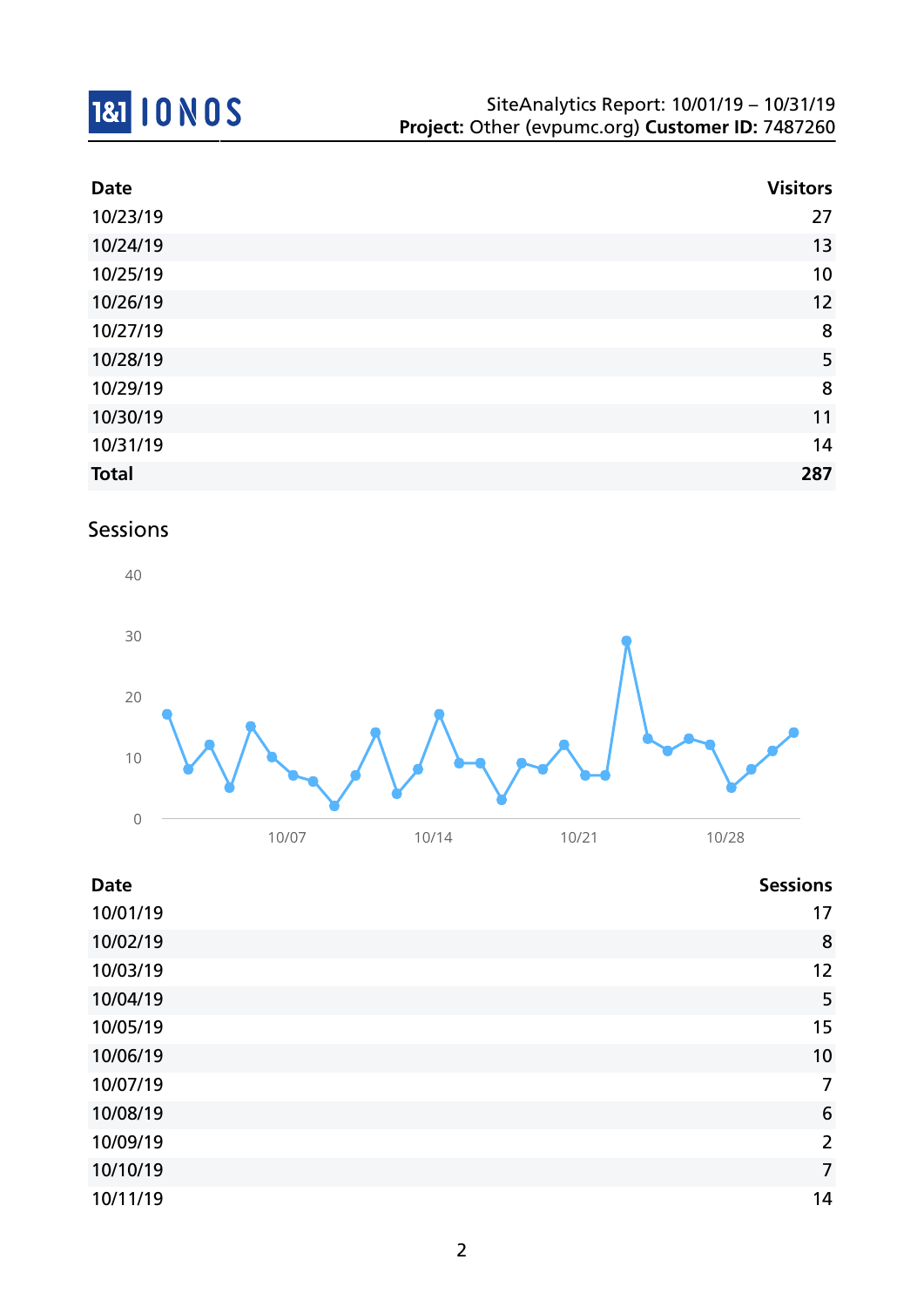

| <b>Date</b>  | <b>Sessions</b> |
|--------------|-----------------|
| 10/12/19     | 4               |
| 10/13/19     | 8               |
| 10/14/19     | 17              |
| 10/15/19     | 9               |
| 10/16/19     | 9               |
| 10/17/19     | 3               |
| 10/18/19     | 9               |
| 10/19/19     | 8               |
| 10/20/19     | 12              |
| 10/21/19     | $\overline{7}$  |
| 10/22/19     | $\overline{7}$  |
| 10/23/19     | 29              |
| 10/24/19     | 13              |
| 10/25/19     | 11              |
| 10/26/19     | 13              |
| 10/27/19     | 12              |
| 10/28/19     | 5               |
| 10/29/19     | 8               |
| 10/30/19     | 11              |
| 10/31/19     | 14              |
| <b>Total</b> | 312             |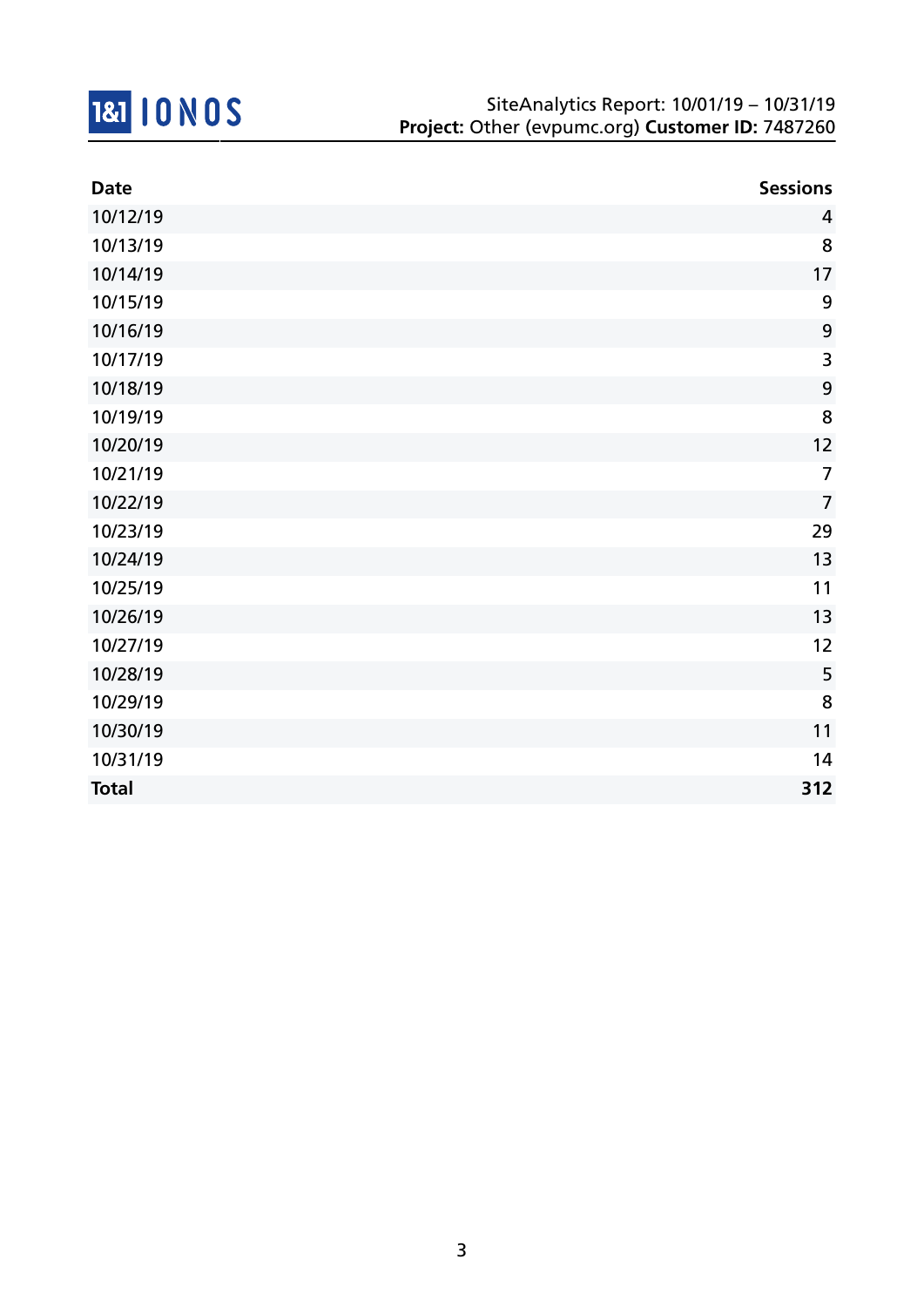

## Search Engine Robots



| <b>Search Engine Robots</b> | <b>Sessions</b> | Percentage |
|-----------------------------|-----------------|------------|
| bingbot/2.0                 | 215             | 31.90%     |
| Crawler4j                   | 84              | 12.46%     |
| SemrushBot                  | 81              | 12.02%     |
| Applebot/0.1                | 50              | 7.42%      |
| AhrefsBot                   | 47              | 6.97%      |
| Sogou web spider/4.0        | 35              | 5.19%      |
| Googlebot-Mobile            | 31              | 4.60%      |
| 360Spider                   | 28              | 4.15%      |
| <b>SEOkicks</b>             | 24              | 3.56%      |
| CCBot/2.0                   | 18              | 2.67%      |
| YandexBot/3.0               | 14              | 2.08%      |
| MJ12bot/v1.4.8              | 11              | 1.63%      |
| Googlebot/2.1               | 8               | 1.19%      |
| WikiDo/1.1                  | 6               | 0.89%      |
| DuckDuckGo-Favicons-Bot/1.0 | 5               | 0.74%      |
| SeznamBot/3.2               | 4               | 0.59%      |
| Mail.RU_Bot/2.0             | $\overline{2}$  | 0.30%      |
| Scrapy/1.3.3                | $\overline{2}$  | 0.30%      |
| Streamline3Bot/1.0          | $\overline{2}$  | 0.30%      |
| AdsBot-Google               | 1               | 0.15%      |
| Baiduspider/2.0             | 1               | 0.15%      |
| BingPreview/1.0b            | 1               | 0.15%      |
| CATExplorador/1.0beta       | 1               | 0.15%      |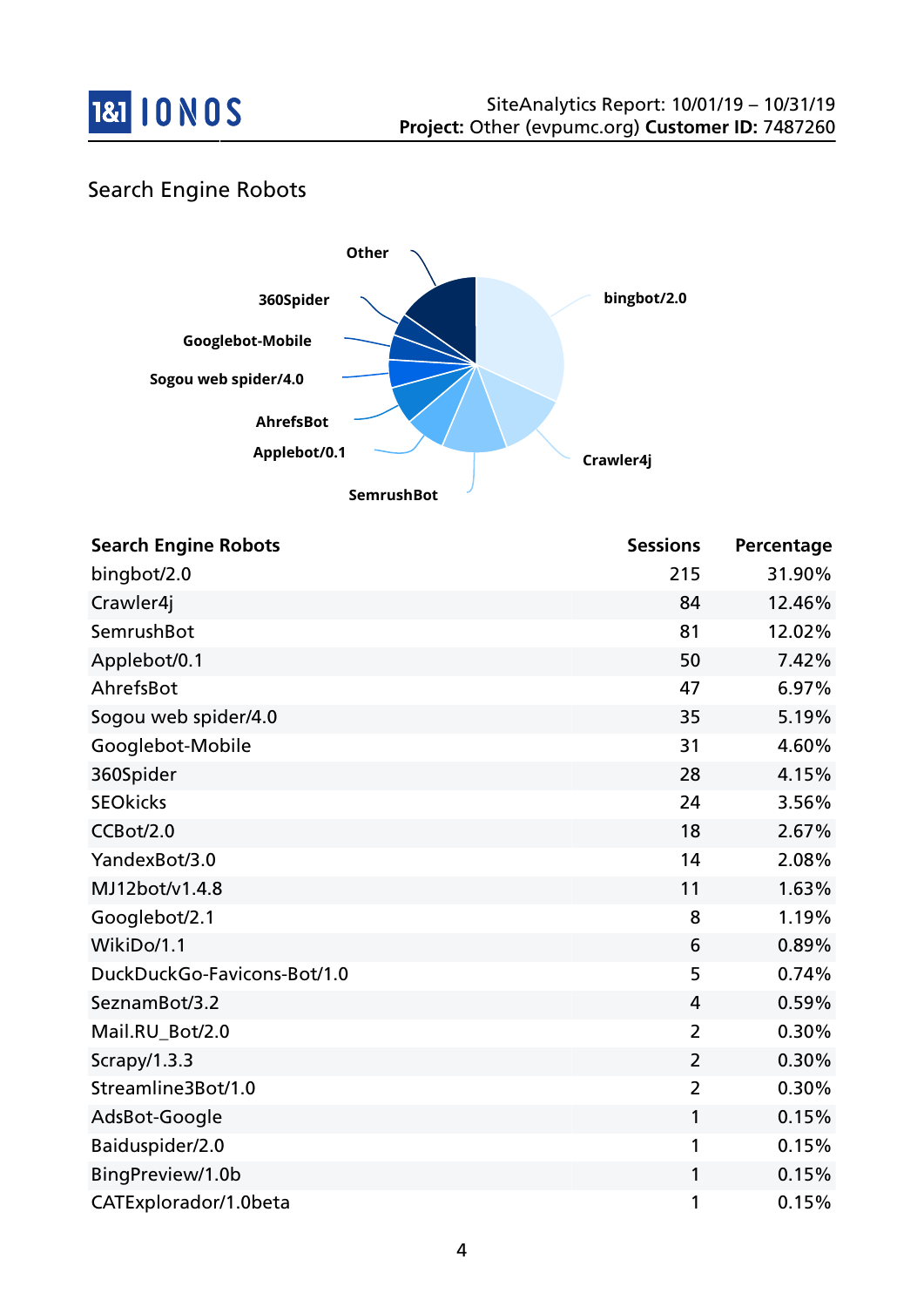

| <b>Search Engine Robots</b> | <b>Sessions</b> | Percentage |
|-----------------------------|-----------------|------------|
| CheckMarkNetwork/1.0        |                 | 0.15%      |
| GoogleWebLight              |                 | 0.15%      |
| Qwantify                    |                 | 0.15%      |
| <b>Total</b>                | 674             | 100.00%    |

# **Page Analysis**

## Most Frequently Visited Pages



| <b>Pages</b>             | <b>Sessions</b> | Percentage |
|--------------------------|-----------------|------------|
| /Default.htm             | 368             | 41.49%     |
| /Sermons.htm             | 49              | 5.52%      |
| /Announce.htm            | 40              | 4.51%      |
| /Elim.htm                | 38              | 4.28%      |
| /NewsLetterIdx.htm       | 33              | 3.72%      |
| <b>Morship.htm</b>       | 31              | 3.49%      |
| /M-Statement.htm         | 30              | 3.38%      |
| /Stats.htm               | 30              | 3.38%      |
| /Believe.htm             | 29              | 3.27%      |
| /St_Johns.htm            | 29              | 3.27%      |
| /web_links.htm           | 29              | 3.27%      |
| /Calendar.htm            | 22              | 2.48%      |
| /Elim_M-Statement.htm    | 17              | 1.92%      |
| /valley_views0813.htm    | 17              | 1.92%      |
| /Elim-HISTORY.htm        | 16              | 1.80%      |
| /StJohns_M-Statement.htm | 16              | 1.80%      |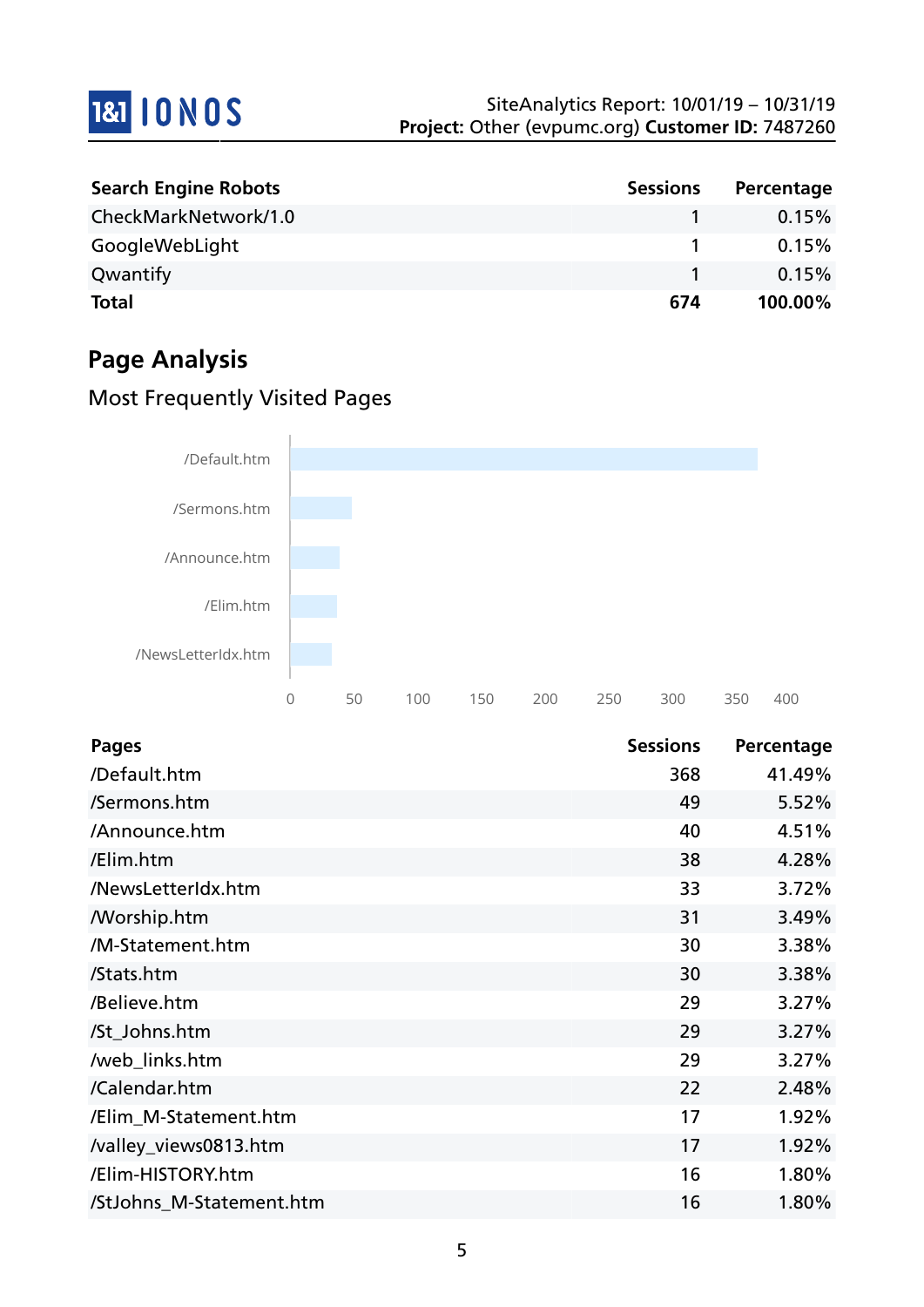

| <b>Pages</b>          | <b>Sessions</b> | Percentage |
|-----------------------|-----------------|------------|
| /St_Johns-HISTORY.htm | 16              | 1.80%      |
| /missions.htm         | 16              | 1.80%      |
| /valley_views1113.htm | 16              | 1.80%      |
| /valley_views0913.htm | 15              | 1.69%      |
| /valley_views1013.htm | 15              | 1.69%      |
| /CalendarOld.htm      | 12              | 1.35%      |
| /Bulletins.htm        | 3               | 0.34%      |
| <b>Total</b>          | 887             | 100.00%    |

## Keywords

No data is available for this report during the current time period.

## Referring Pages



| <b>Pages</b>                                                                                 | <b>Sessions</b> |
|----------------------------------------------------------------------------------------------|-----------------|
| https://www.google.com/                                                                      | 32              |
| http://www.google.com/url                                                                    | 9               |
| http://www.sogou.com/web                                                                     | 5               |
| http://www.google.com/                                                                       | 3               |
| https://www.google.com                                                                       | $\mathcal{L}$   |
| http://progressive-seo.com                                                                   |                 |
| http://webspress.xyz/article/9486743/the-ultimate-quide-on-how-to-ge<br>t-more-blog-traffic/ |                 |
| https://yandex.ru/clck/jsredir                                                               |                 |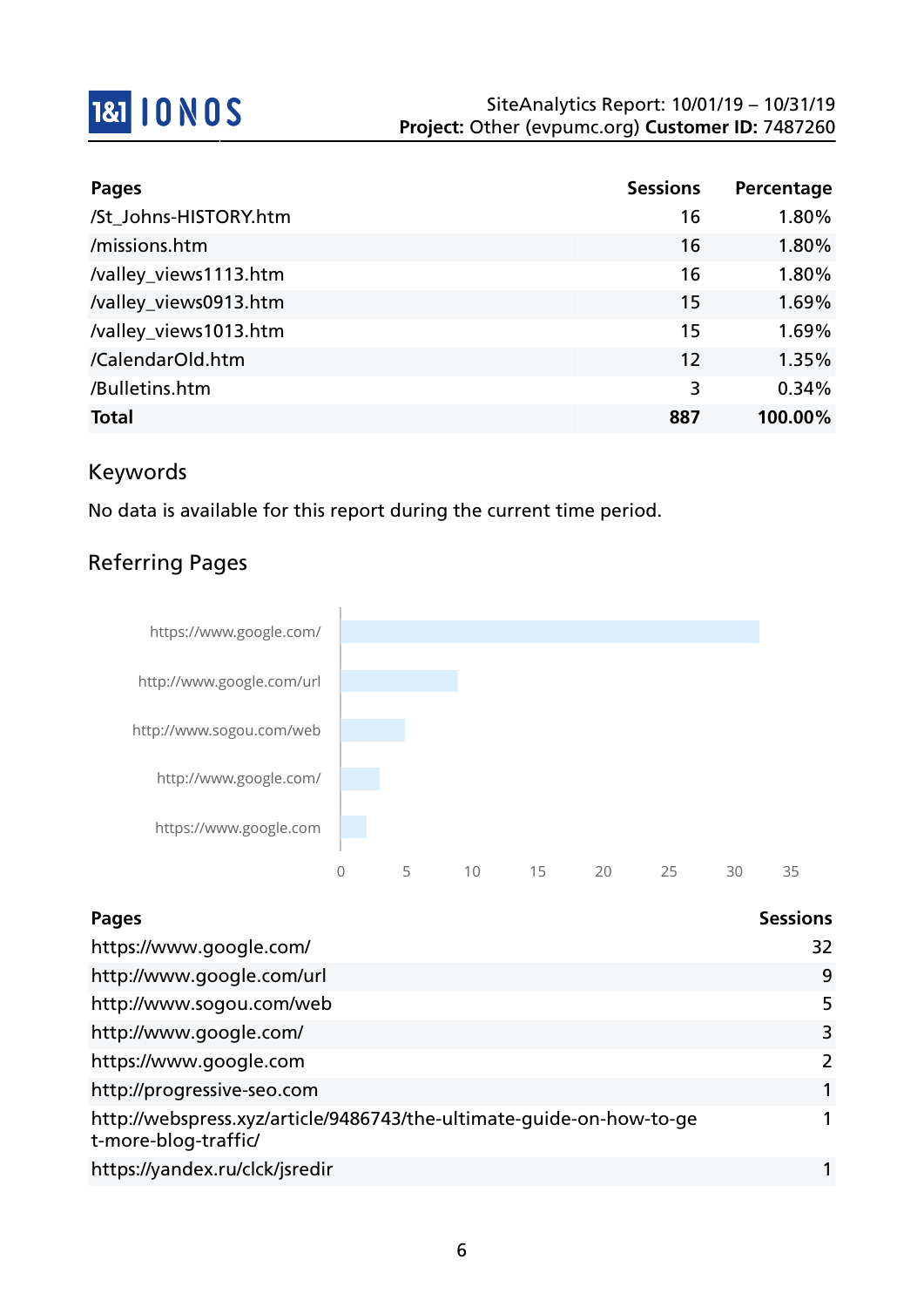

## **Browsers & Systems**

### Browsers



| <b>Browsers</b>          | <b>Sessions</b> | Percentage |
|--------------------------|-----------------|------------|
| Chrome                   | 118             | 37.82%     |
| Firefox                  | 36              | 11.54%     |
| IE                       | 26              | 8.33%      |
| Python-requests          | 23              | 7.37%      |
| Safari mobile            | 17              | 5.45%      |
| Firefox mobile           | 16              | 5.13%      |
| Go http package          | 10              | 3.21%      |
| Microsoft Edge           | 9               | 2.88%      |
| <b>Chrome Mobile</b>     | 5               | 1.60%      |
| <b>CM Mobile Browser</b> | $\overline{4}$  | 1.28%      |
| Apache-HttpClient        | 3               | 0.96%      |
| 360 browser              | 1               | 0.32%      |
| Android browser          | 1               | 0.32%      |
| Android webview          | 1               | 0.32%      |
| Opera                    | 1               | 0.32%      |
| Python-urllib            | 1               | 0.32%      |
| <b>CURL</b>              | 1               | 0.32%      |
| Could not be identified  | 39              | 12.50%     |
| <b>Total</b>             | 312             | 100.00%    |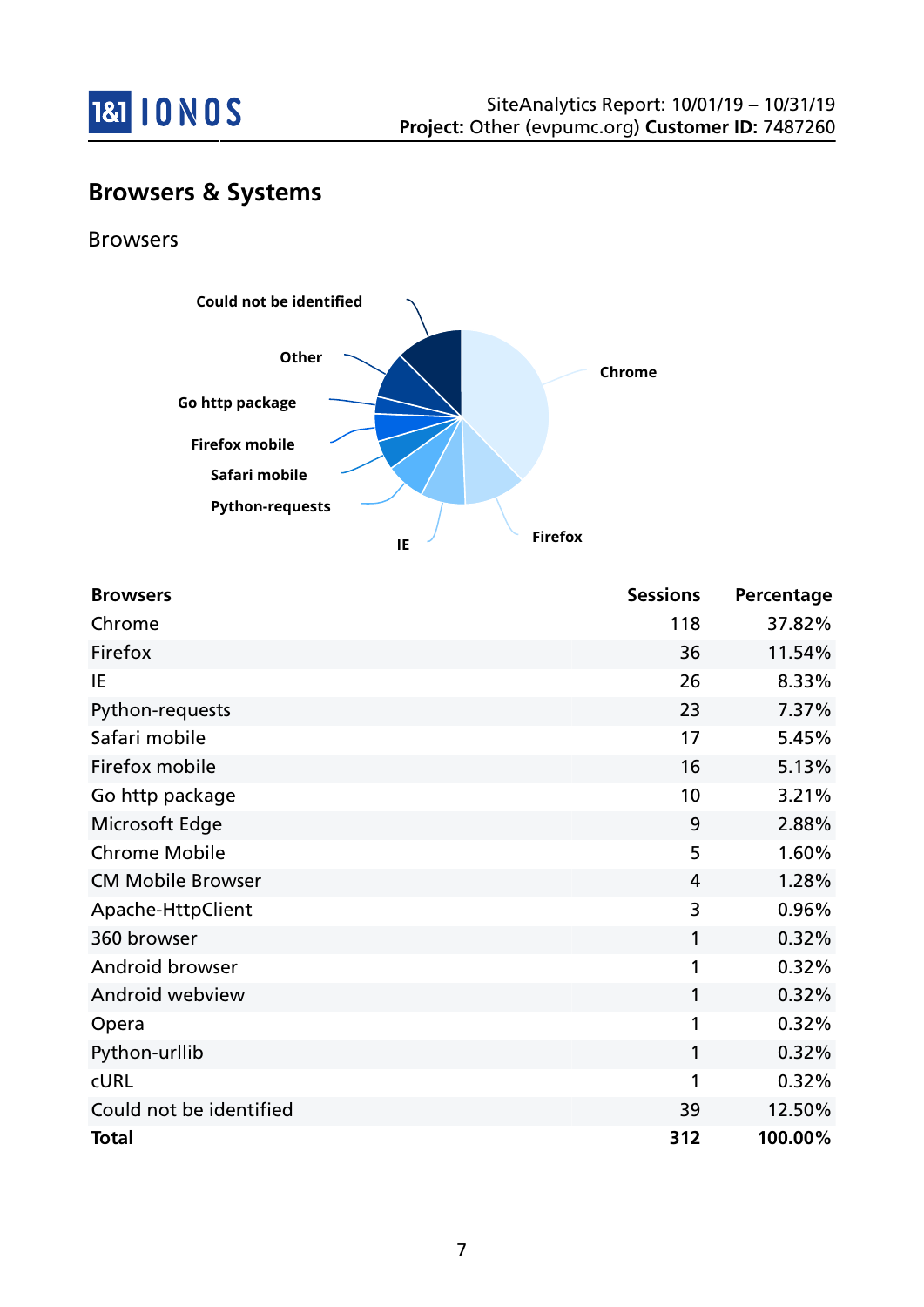

## Operating Systems



| <b>Operating Systems</b> | <b>Sessions</b> | Percentage |
|--------------------------|-----------------|------------|
| Windows                  | 133             | 42.63%     |
| iOS                      | 33              | 10.58%     |
| OS X                     | 32              | 10.26%     |
| Linux                    | 17              | 5.45%      |
| macOS                    | 15              | 4.81%      |
| Android                  | 12              | 3.85%      |
| <b>JVM</b>               | 3               | 0.96%      |
| Chrome OS                | 1               | 0.32%      |
| Could not be identified  | 66              | 21.15%     |
| <b>Total</b>             | 312             | 100.00%    |

## **Visitor Locations**

| Countries            |                 |            |
|----------------------|-----------------|------------|
| <b>Countries</b>     | <b>Sessions</b> | Percentage |
| <b>United States</b> | 179             | 57.37%     |
| <b>Netherlands</b>   | 20              | 6.41%      |
| Germany              | 18              | 5.77%      |
| China                | 17              | 5.45%      |
| France               | 13              | 4.17%      |
| Russia               | 13              | 4.17%      |
| Canada               | 8               | 2.56%      |
| Hong Kong            | 7               | 2.24%      |
| Ireland              | 4               | 1.28%      |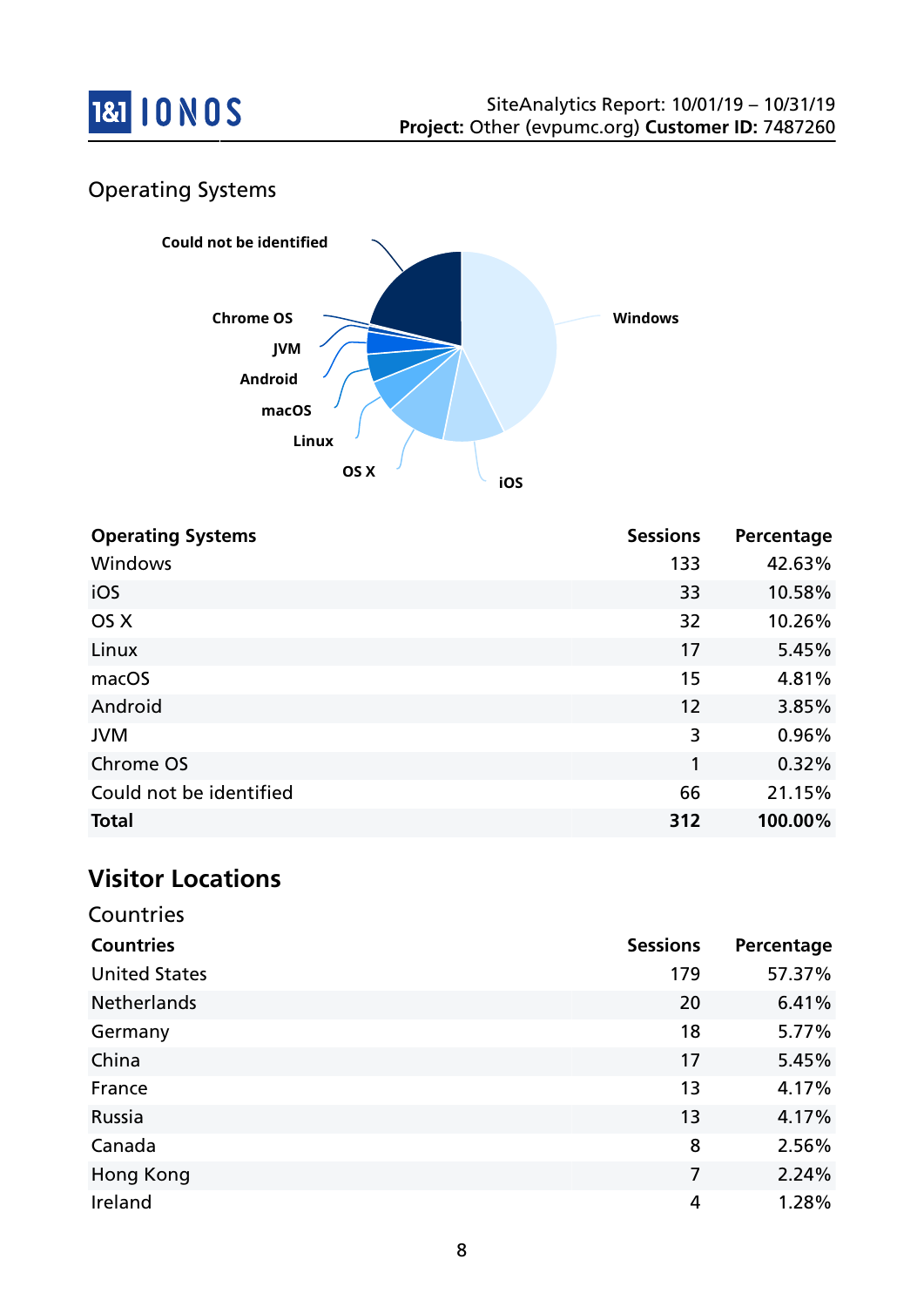

| <b>Countries</b>              | <b>Sessions</b> | Percentage |
|-------------------------------|-----------------|------------|
| Ukraine                       | 4               | 1.28%      |
| <b>United Kingdom</b>         | 3               | 0.96%      |
| Japan                         | 3               | 0.96%      |
| <b>Brazil</b>                 | $\overline{2}$  | 0.64%      |
| India                         | $\overline{2}$  | 0.64%      |
| Nigeria                       | $\overline{2}$  | 0.64%      |
| <b>Belgium</b>                | 1               | 0.32%      |
| Dominican Republic            | 1               | 0.32%      |
| Jordan                        | 1               | 0.32%      |
| South Korea                   | 1               | 0.32%      |
| Kuwait                        | 1               | 0.32%      |
| Lithuania                     | 1               | 0.32%      |
| Latvia                        | 1               | 0.32%      |
| Morocco                       | 1               | 0.32%      |
| Macedonia                     | 1               | 0.32%      |
| Mexico                        | 1               | 0.32%      |
| Philippines                   | 1               | 0.32%      |
| Poland                        | 1               | 0.32%      |
| Romania                       | 1               | 0.32%      |
| Rwanda                        | 1               | 0.32%      |
| Sweden                        | 1               | 0.32%      |
| Singapore                     | 1               | 0.32%      |
| <b>British Virgin Islands</b> | 1               | 0.32%      |
| Total                         | 312             | 100.00%    |
| Continents                    |                 |            |
| <b>Continents</b>             | <b>Sessions</b> | Percentage |
| <b>North America</b>          | 190             | 60.90%     |
|                               |                 |            |

| NOLUI AIIIEIICA | טכו           | 00.90%  |
|-----------------|---------------|---------|
| Europe          | 82            | 26.28%  |
| Asia            | 34            | 10.90%  |
| Africa          | 4             | 1.28%   |
| South America   | $\mathcal{L}$ | 0.64%   |
| Total           | 312           | 100.00% |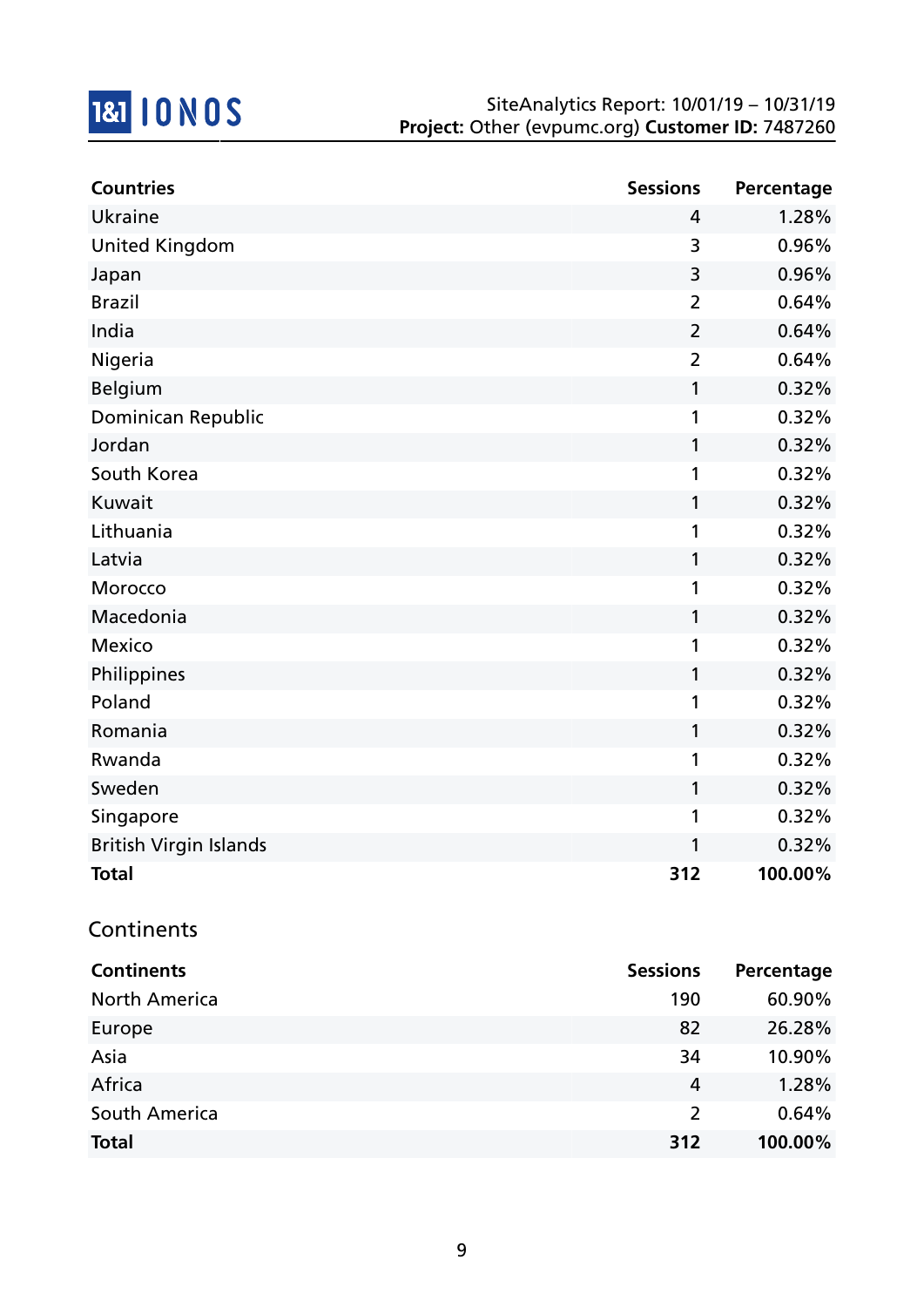

## **Information about the evaluations**

### Visitors

This evaluation shows how many visitors accessed your website. Visitors are uniquely identified on the basis of the IP address and the browser ID. If a visitor goes to your website more than once a day, only one visitor is counted.

### Sessions

This evaluation shows the number of sessions. A session starts when a visitor accesses your website and ends when he or she leaves it. A session ends automatically after 30 minutes without activity. If a visitor goes to your website more than once a day, multiple sessions are counted.

### Search Engine Robots

This evaluation shows which search engine robots have accessed the pages of your website. Search engine robots automatically search the content of websites in order to keep search engine entries up to date.

### Most Frequently Visited Pages

This evaluation shows which pages of your website were visited most often.

### Keywords

This evaluations shows the keywords with which your website was most commonly found in search engines.

### Referring Pages

This evaluation shows the websites from which visitors were transferred to your website.

#### Browsers

This evaluation shows which browsers visitors used to access your website. This way, you know which browsers to optimize your website for, for example.

### Operating Systems

This evaluation shows which operating systems visitors used to access your website. This way, you know which operating systems are most popular with your visitors, for example, and you can optimize your website for these operating systems.